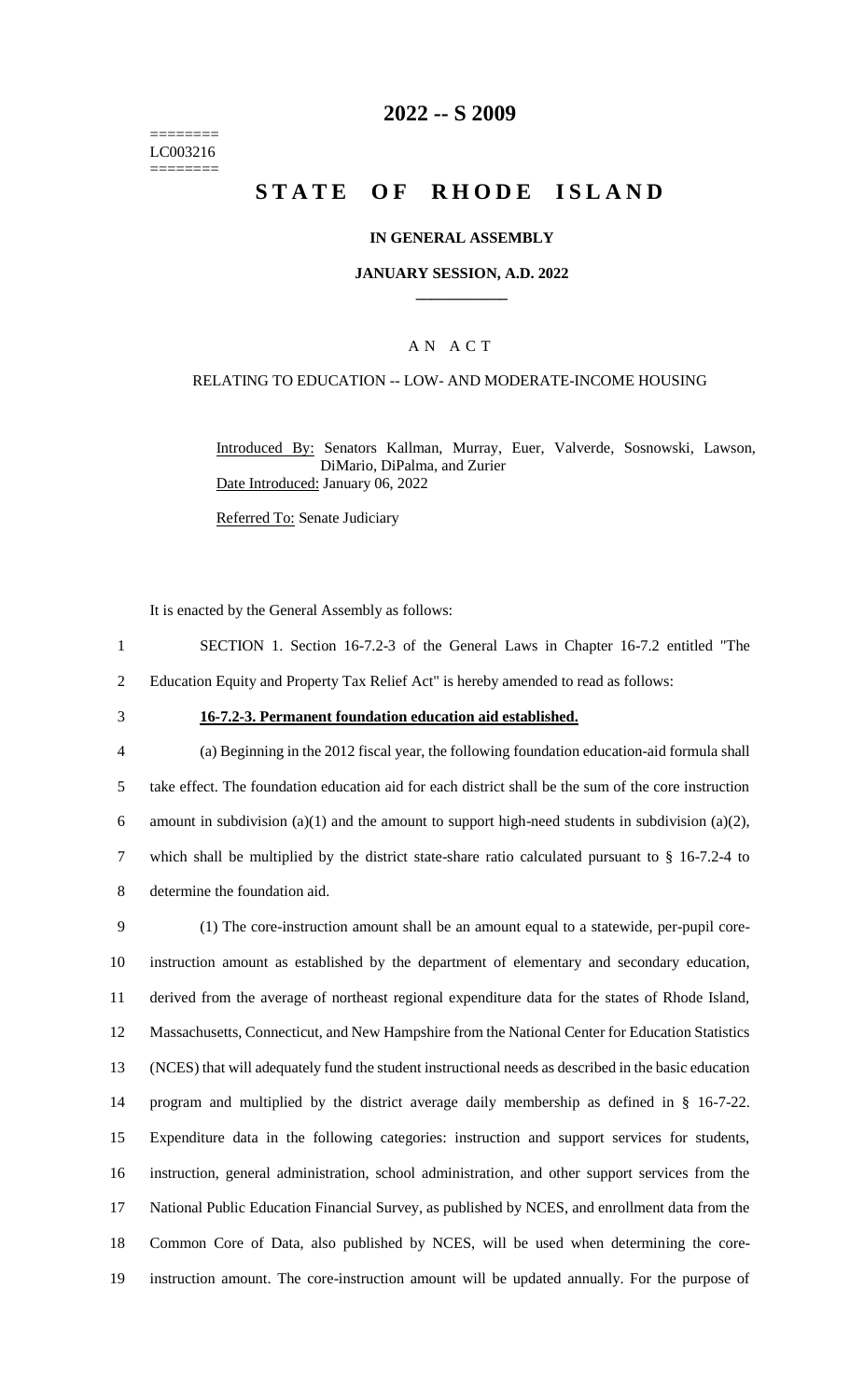calculating this formula, school districts' resident average daily membership shall exclude charter school and state-operated school students.

 (2) The amount to support high-need students beyond the core-instruction amount shall be determined by multiplying a student success factor of forty percent (40%) by the core instruction per-pupil amount described in subdivision (a)(1) and applying that amount for each resident child whose family income is at or below one hundred eighty-five percent (185%) of federal poverty guidelines, hereinafter referred to as "poverty status."

 (b) The department of elementary and secondary education shall provide an estimate of the foundation education aid cost as part of its budget submission pursuant to § 35-3-4. The estimate shall include the most recent data available as well as an adjustment for average daily membership growth or decline based on the prior year experience.

 (c) In addition, the department shall report updated figures based on the average daily membership as of October 1 by December 1.

 (d) Local education agencies may set aside a portion of funds received under subsection (a) to expand learning opportunities such as after school and summer programs, full-day kindergarten and/or multiple pathway programs, provided that the basic education program and all other approved programs required in law are funded.

 (e) The department of elementary and secondary education shall promulgate such regulations as are necessary to implement fully the purposes of this chapter.

(f) The provisions of § 45-53-10 shall be applied after the yearly amount of education aid

provided for under subsection (a) of this section is calculated.

 SECTION 2. Chapter 45-53 of the General Laws entitled "Low and Moderate Income Housing" is hereby amended by adding thereto the following section:

 **45-53-10. Education aid to be indexed to achieving low- and moderate-income housing levels.** 

 (a) Effective January 1, 2023, a community's receipt of permanent foundation education aid pursuant to chapter 7.2 of title 16 shall be indexed to a municipality's ability to successfully

28 meet its low- and moderate-income housing goals as provided for in this chapter, in the following

29 manner:

(1) For purposes of this section, commencing on January 1, 2023, and for each successive

31 year thereafter, every community shall have a five (5) year period to meet the goal of ten percent

(10%) of the year-round units or, in the case of certain urban towns or cities, fifteen percent (15%)

of the occupied rental housing units as being low- and moderate-income housing, as provided for

in § 45-53-3. If a community's minimum percentage requirements of low- or moderate-income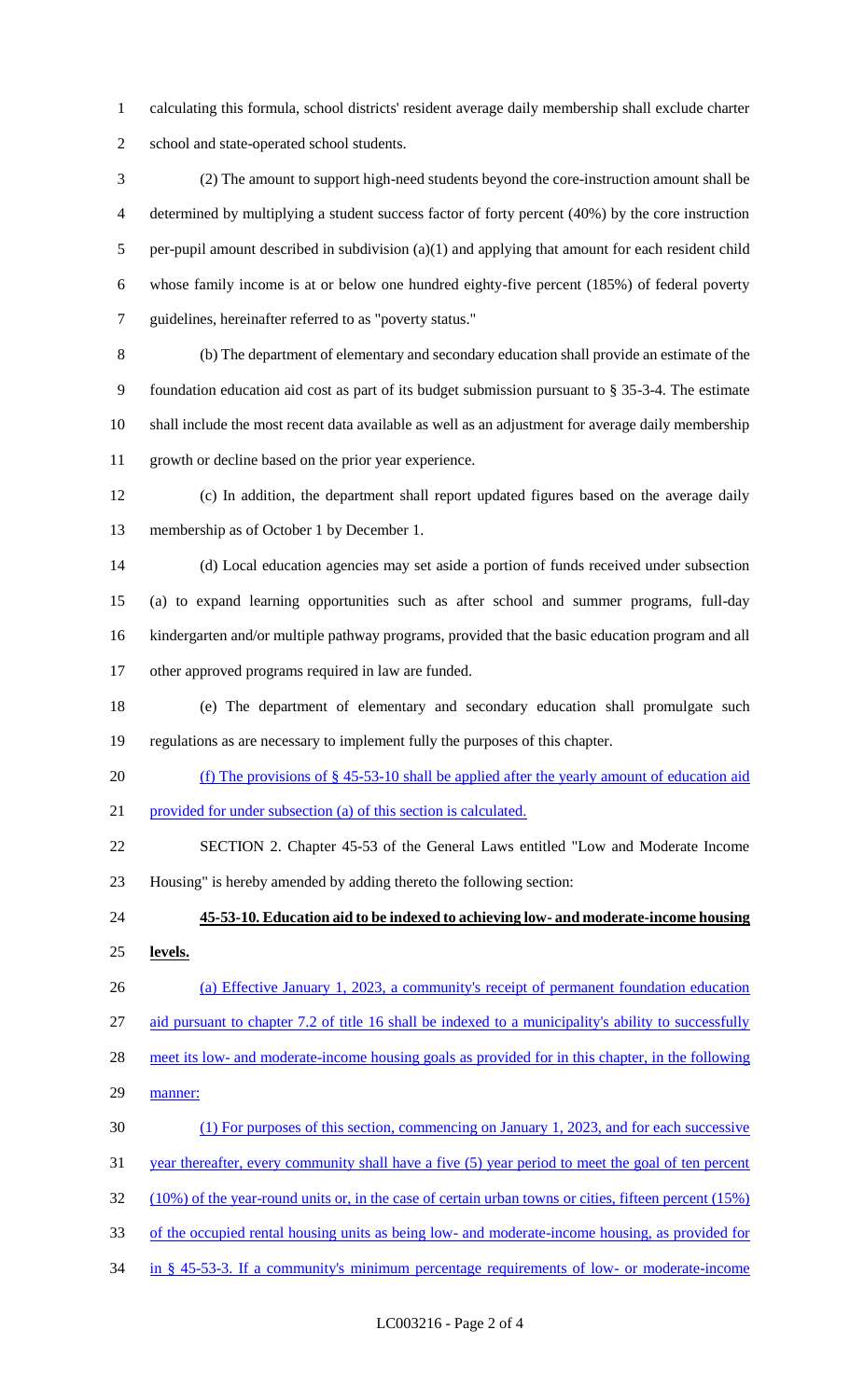1 housing are adjusted by statute, then the provisions of this section shall be indexed and tied to those 2 adjustments such that whether a community's education aid is increased or decreased will be 3 dependent upon the adjusted minimum amount of low- and moderate-income housing that is 4 required; 5 (2) After the five (5) year period provided for in subsection (a)(1) of this section, and for 6 each year thereafter, any community that exceeds the required minimum goals identified in 7 subsection (a)(1) of this section for low- and moderate-income housing shall have its education aid 8 increased by two percent  $(2\%)$  for every one percent  $(1\%)$  by which the community exceeds its 9 required minimum goals of ten percent (10%) or fifteen percent (15%) whichever is applicable. 10 Any community which receives an increase in education aid pursuant to the provisions of this 11 section shall be eligible to receive increases so long as the community maintains an amount of low-12 and moderate-income housing in excess of the community's statutory minimum requirements. 13 (3) The division of planning of the department of administration shall certify to the general 14 assembly on or before April 1 of each year as to the percentage and amount of low- and moderate-15 income housing in a municipality as of the previous year, for purposes of implementing this section. 16 (b) As used herein: 17 (1) "Community" means the municipality or municipalities serviced by, a part of, or in a 18 given school district. 19 (2) "Education aid" means the permanent foundation education aid received by each school 20 district established pursuant to the provisions of chapter 7.2 of title 16, the ("education equity and 21 property tax relief act").

22 SECTION 3. This act shall take effect on January 1, 2023.

======== LC003216 ========